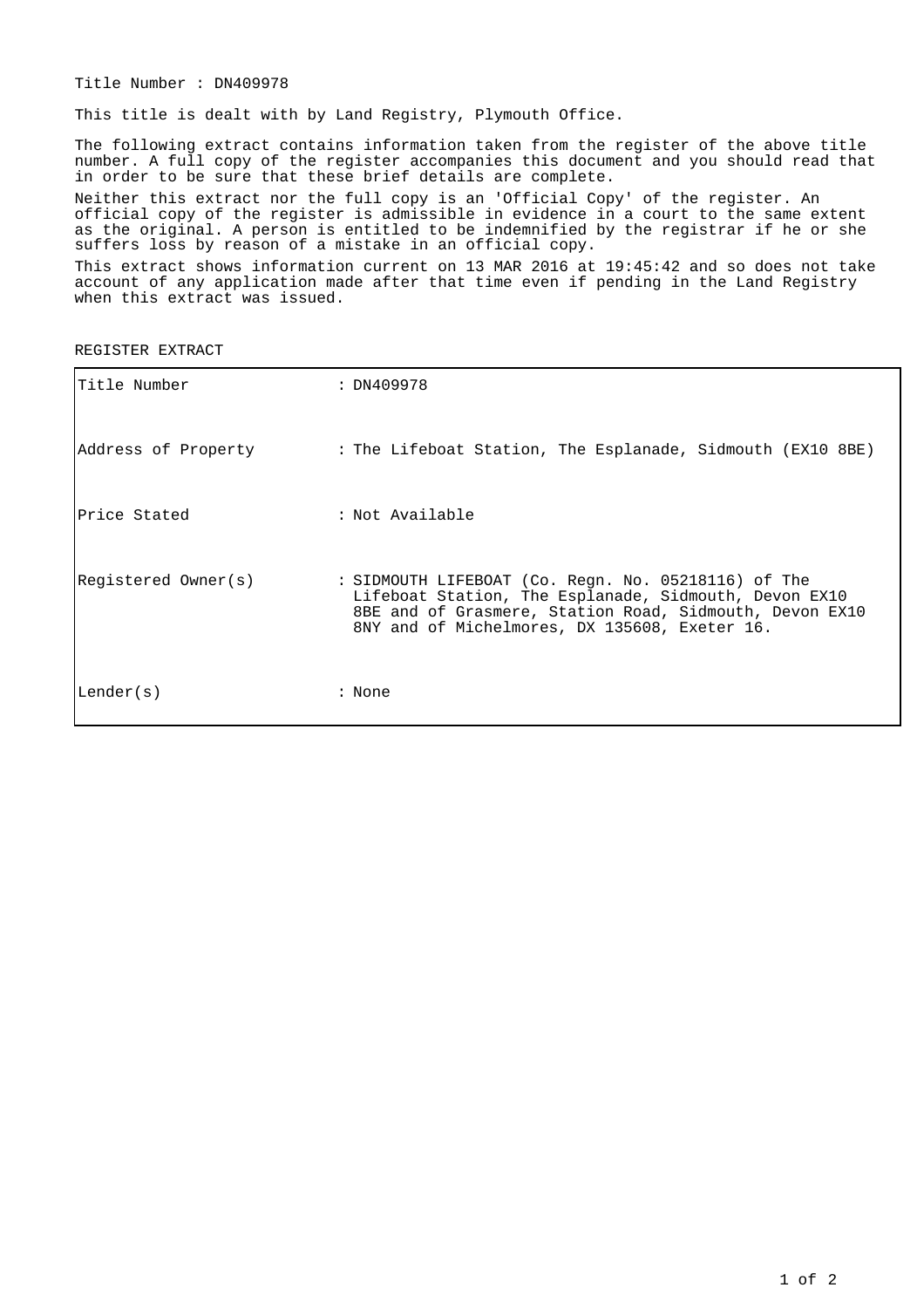## Title number DN409978

This is a copy of the register of the title number set out immediately below, showing the entries in the register on 13 MAR 2016 at 19:45:42. This copy does not take account of any application made after that time even if still pending in the Land Registry when this copy was issued.

This copy is not an 'Official Copy' of the register. An official copy of the register is admissible in evidence in a court to the same extent as the original. A person is entitled to be indemnified by the registrar if he or she suffers loss by reason of a mistake in an official copy. If you want to obtain an official copy, the Land Registry web site explains how to do this.

## A: Property Register

This register describes the land and estate comprised in the title. Except as mentioned below, the title includes any legal easements granted by the registered lease but is subject to any rights that it reserves, so far as those easements and rights exist and benefit or affect the registered land.

DEVON : EAST DEVON

1 (26.02.1999) The Leasehold land shown edged with red on the plan of the above title filed at the Registry and being The Lifeboat Station, The Esplanade, Sidmouth (EX10 8BE).

| 2 |         | $(26.02.1999)$ Short particulars of the lease(s) (or under-lease(s)) |
|---|---------|----------------------------------------------------------------------|
|   |         | under which the land is held:                                        |
|   | Date    | : 26 January 1999                                                    |
|   | Term    | : 28 years from 11 January 1999                                      |
|   | Rent    | : £1 rising to £175                                                  |
|   | Parties | : (1) East Devon District Council                                    |
|   |         | (2) Alan David Stevenson, Alan Phillips and Michael John             |
|   |         | Restall                                                              |

- 3 (26.02.1999) There are excepted from the effect of registration all estates, rights, interests, powers and remedies arising upon, or by reason of, any dealing made in breach of the prohibition or restriction against dealings therewith inter vivos contained in the Lease.
- 4 (26.02.1999) The landlord's title is registered.
- 5 Unless otherwise mentioned the title includes any legal easements granted by the registered lease(s) but is subject to any rights that it reserves, so far as those easements and rights exist and benefit or affect the registered land.

## B: Proprietorship Register

This register specifies the class of title and identifies the owner. It contains any entries that affect the right of disposal.

## Title absolute

- 1 (22.07.2005) PROPRIETOR: SIDMOUTH LIFEBOAT (Co. Regn. No. 05218116) of The Lifeboat Station, The Esplanade, Sidmouth, Devon EX10 8BE and of Grasmere, Station Road, Sidmouth, Devon EX10 8NY and of Michelmores, DX 135608, Exeter 16.
- 2 (22.07.2005) RESTRICTION: No disposition by the proprietor of the registered estate to which section 36 or section 38 of the Charities Act 1993 applies is to be registered unless the instrument contains a certificate complying with section 37(2) or section 39(2) of that Act as appropriate.

End of register